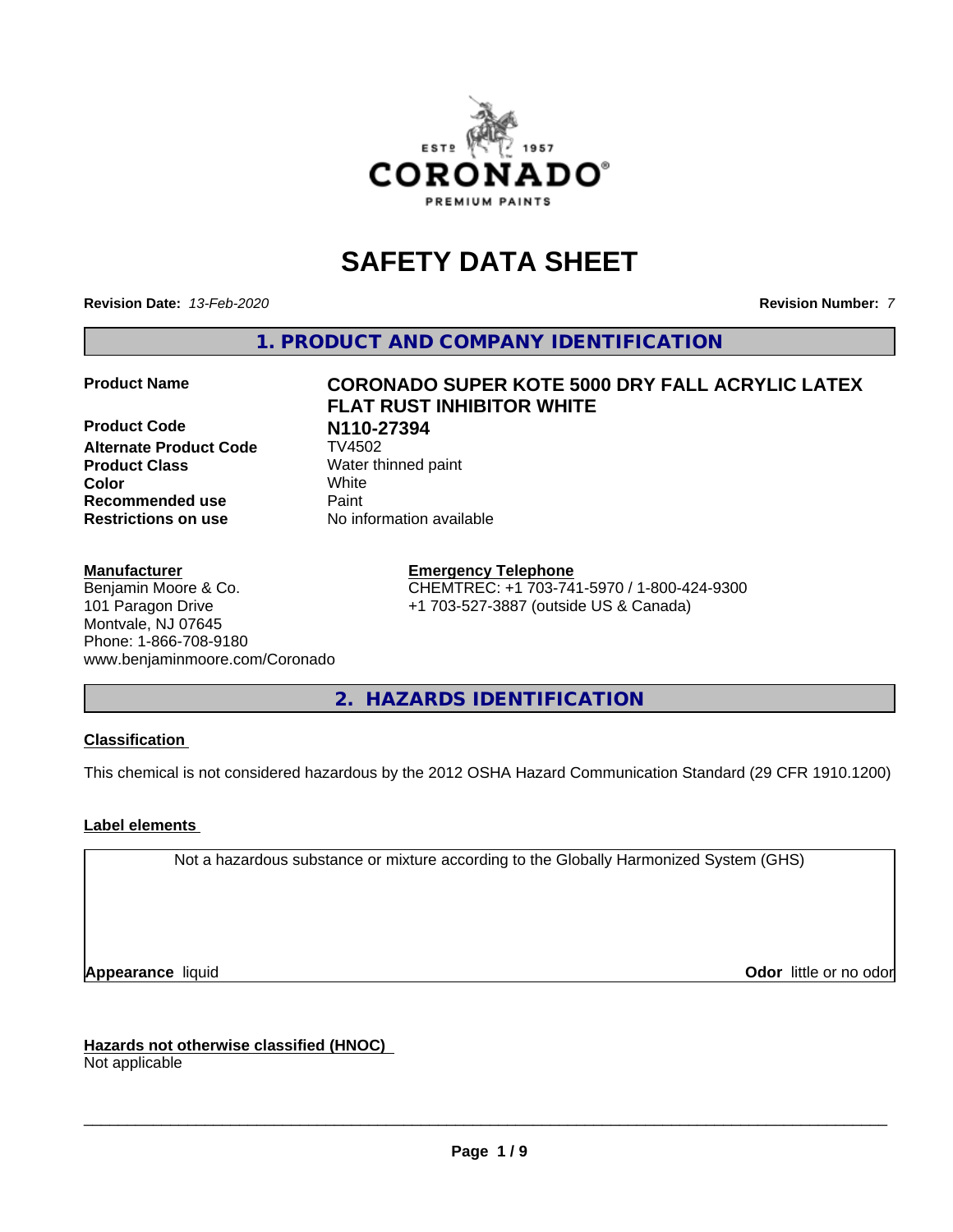#### **Other information**

No information available

 **WARNING:** This product contains isothiazolinone compounds at levels of <0.1%. These substances are biocides commonly found in most paints and a variety of personal care products as a preservative. Certain individuals may be sensitive or allergic to these substances, even at low levels.

#### **3. COMPOSITION INFORMATION ON COMPONENTS**

| <b>Chemical name</b> | <b>CAS No.</b> | Weight-%  |
|----------------------|----------------|-----------|
| Limestone            | 1317-65-3      | $35 - 40$ |
| Titanium dioxide     | 13463-67-7     | $5 - 10$  |
| Diatomaceous earth   | 61790-53-2     | - 5       |
| Zinc phosphate       | 7779-90-0      | - 5       |

|                                                       |                                 | 4. FIRST AID MEASURES                                                                                           |
|-------------------------------------------------------|---------------------------------|-----------------------------------------------------------------------------------------------------------------|
| <b>General Advice</b>                                 |                                 | No hazards which require special first aid measures.                                                            |
| <b>Eye Contact</b>                                    | physician.                      | Rinse thoroughly with plenty of water for at least 15 minutes and consult a                                     |
| <b>Skin Contact</b>                                   | contaminated clothes and shoes. | Wash off immediately with soap and plenty of water while removing all                                           |
| <b>Inhalation</b>                                     |                                 | Move to fresh air. If symptoms persist, call a physician.                                                       |
| Ingestion                                             | if necessary.                   | Clean mouth with water and afterwards drink plenty of water. Consult a physician                                |
| <b>Most Important</b><br><b>Symptoms/Effects</b>      | None known.                     |                                                                                                                 |
| <b>Notes To Physician</b>                             | Treat symptomatically.          |                                                                                                                 |
|                                                       |                                 | 5. FIRE-FIGHTING MEASURES                                                                                       |
| <b>Suitable Extinguishing Media</b>                   |                                 | Use extinguishing measures that are appropriate to local<br>circumstances and the surrounding environment.      |
| Protective equipment and precautions for firefighters |                                 | As in any fire, wear self-contained breathing apparatus<br>pressure-demand, MSHA/NIOSH (approved or equivalent) |

**Specific Hazards Arising From The Chemical Closed containers may rupture if exposed to fire or** 

| Sensitivity to mechanical impact | No  |
|----------------------------------|-----|
| Sensitivity to static discharge  | No. |

and full protective gear.

 $\overline{\phantom{a}}$  ,  $\overline{\phantom{a}}$  ,  $\overline{\phantom{a}}$  ,  $\overline{\phantom{a}}$  ,  $\overline{\phantom{a}}$  ,  $\overline{\phantom{a}}$  ,  $\overline{\phantom{a}}$  ,  $\overline{\phantom{a}}$  ,  $\overline{\phantom{a}}$  ,  $\overline{\phantom{a}}$  ,  $\overline{\phantom{a}}$  ,  $\overline{\phantom{a}}$  ,  $\overline{\phantom{a}}$  ,  $\overline{\phantom{a}}$  ,  $\overline{\phantom{a}}$  ,  $\overline{\phantom{a}}$ 

extreme heat.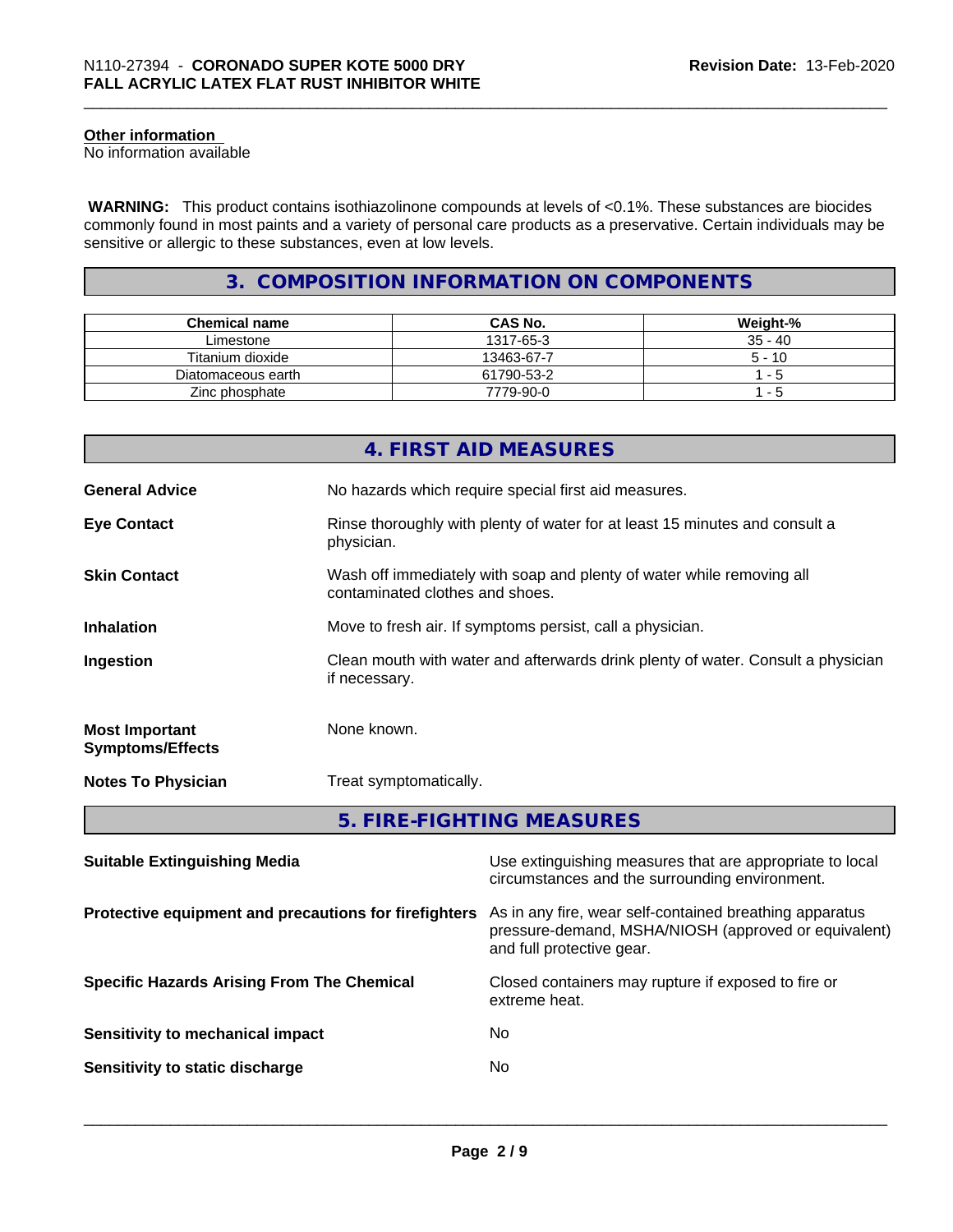| <b>Flash Point Data</b><br>Flash point (°F)<br>Flash Point (°C)<br><b>Method</b> |                 | Not applicable<br>Not applicable<br>Not applicable |                                |
|----------------------------------------------------------------------------------|-----------------|----------------------------------------------------|--------------------------------|
| <b>Flammability Limits In Air</b>                                                |                 |                                                    |                                |
| Lower flammability limit:<br><b>Upper flammability limit:</b>                    |                 | Not applicable<br>Not applicable                   |                                |
| <b>NFPA</b><br>Health: 1                                                         | Flammability: 0 | <b>Instability: 0</b>                              | <b>Special: Not Applicable</b> |
| <b>NFPA Legend</b><br>0 - Not Hazardous<br>1 - Slightly<br>2 - Moderate          |                 |                                                    |                                |

- 
- 3 High
- 4 Severe

*The ratings assigned are only suggested ratings, the contractor/employer has ultimate responsibilities for NFPA ratings where this system is used.*

*Additional information regarding the NFPA rating system is available from the National Fire Protection Agency (NFPA) at www.nfpa.org.*

|                                  | 6. ACCIDENTAL RELEASE MEASURES                                                                                                                                                   |
|----------------------------------|----------------------------------------------------------------------------------------------------------------------------------------------------------------------------------|
| <b>Personal Precautions</b>      | Avoid contact with skin, eyes and clothing. Ensure adequate ventilation.                                                                                                         |
| <b>Other Information</b>         | Prevent further leakage or spillage if safe to do so.                                                                                                                            |
| <b>Environmental precautions</b> | See Section 12 for additional Ecological Information.                                                                                                                            |
| <b>Methods for Cleaning Up</b>   | Soak up with inert absorbent material. Sweep up and shovel into suitable<br>containers for disposal.                                                                             |
|                                  | 7. HANDLING AND STORAGE                                                                                                                                                          |
| <b>Handling</b>                  | Avoid contact with skin, eyes and clothing. Avoid breathing vapors, spray mists or<br>sanding dust. In case of insufficient ventilation, wear suitable respiratory<br>equipment. |
| <b>Storage</b>                   | Keep container tightly closed. Keep out of the reach of children.                                                                                                                |
| <b>Incompatible Materials</b>    | No information available                                                                                                                                                         |

### **8. EXPOSURE CONTROLS/PERSONAL PROTECTION**

#### **Exposure Limits**

| <b>Chemical name</b> | <b>ACGIH TLV</b>         | <b>OSHA PEL</b>           |
|----------------------|--------------------------|---------------------------|
| Limestone            | N/E                      | 15 mg/m $3$ - TWA         |
|                      |                          | 5 mg/m $3$ - TWA          |
| Titanium dioxide     | TWA: $10 \text{ ma/m}^3$ | $15 \text{ ma/m}^3$ - TWA |
| Diatomaceous earth   | N/E                      |                           |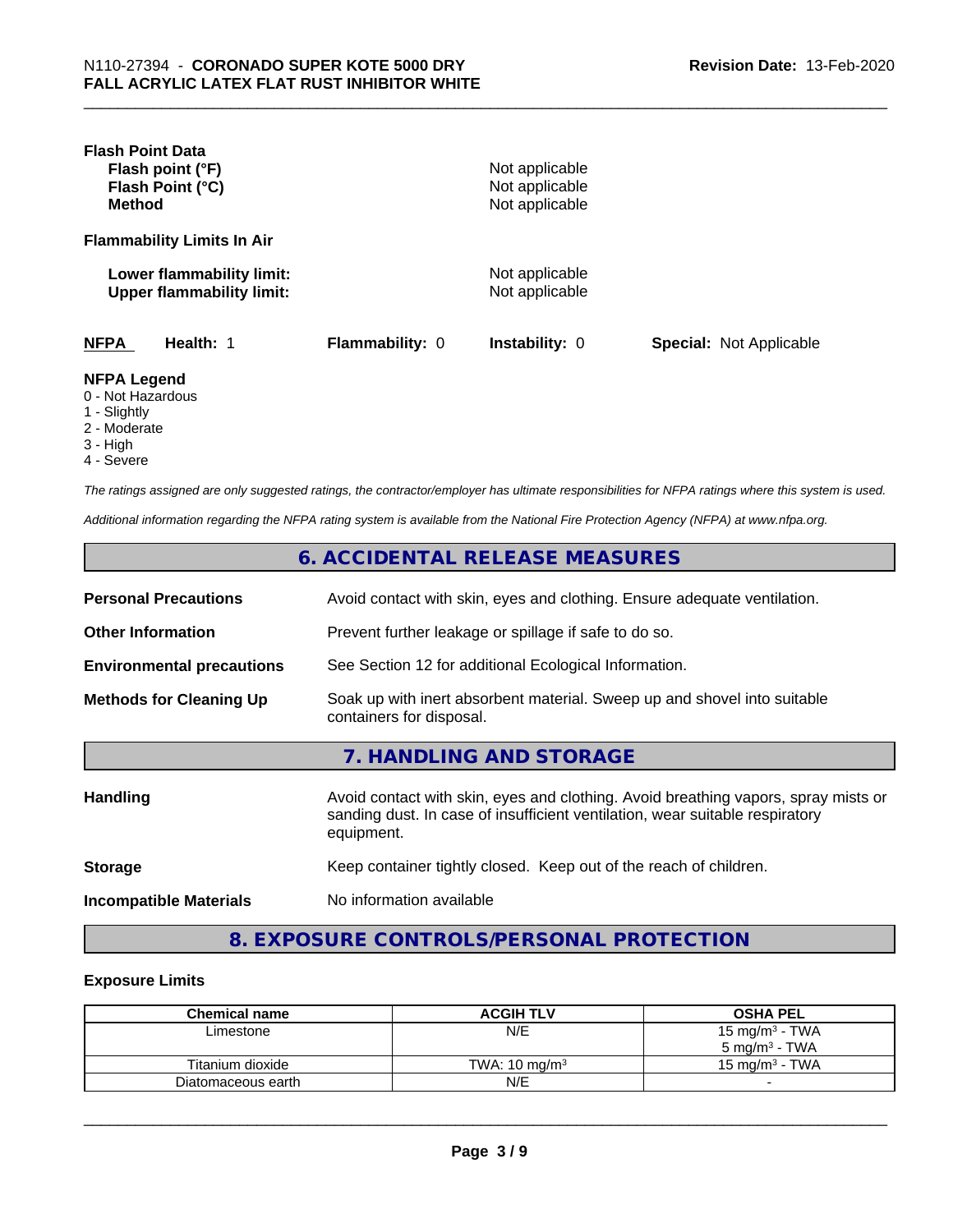| ₹. |  |  |
|----|--|--|
|    |  |  |

#### **Legend**

ACGIH - American Conference of Governmental Industrial Hygienists Exposure Limits OSHA - Occupational Safety & Health Administration Exposure Limits N/E - Not Established

| <b>Engineering Measures</b>          | Ensure adequate ventilation, especially in confined areas. |
|--------------------------------------|------------------------------------------------------------|
| <b>Personal Protective Equipment</b> |                                                            |
| <b>Eye/Face Protection</b>           | Safety glasses with side-shields.                          |

| <b>Skin Protection</b>        | Protective gloves and impervious clothing.                               |
|-------------------------------|--------------------------------------------------------------------------|
| <b>Respiratory Protection</b> | In case of insufficient ventilation wear suitable respiratory equipment. |
| <b>Hygiene Measures</b>       | Avoid contact with skin, eyes and clothing. Remove and wash contaminated |

## clothing before re-use. Wash thoroughly after handling. **9. PHYSICAL AND CHEMICAL PROPERTIES**

**Appearance** liquid **Odor** little or no odor **Odor Threshold No information available No information available Density (Ibs/gal)** 2.9 - 13.0 **Specific Gravity** 1.54 - 1.57 **pH pH**  $\blacksquare$ **Viscosity (cps)** No information available **Solubility(ies)** No information available **Water solubility Water solubility Water solubility Water solubility Water solubility Water solution Evaporation Rate No information available No information available Vapor pressure** No information available **Vapor density Vapor** density **Wt. % Solids** 55 - 65 **Vol. % Solids** 35 - 45 **Wt. % Volatiles Vol. % Volatiles** 55 - 65 **VOC Regulatory Limit (g/L)** < 50 **Boiling Point (°F)** 212 **Boiling Point (°C)** 100 **Freezing point (°F)** 32 **Freezing Point (°C)**<br> **Flash point (°F)**<br> **Flash point (°F)**<br> **Point (°F)**<br> **Point (°F)**<br> **Point District (°F)**<br> **Point District (°F) Flash point (°F)**<br> **Flash Point (°C)**<br> **Flash Point (°C)**<br> **C Flash Point (°C) Method**<br> **Flammability (solid, gas)**<br> **Commability (solid, gas)**<br> **Not** applicable **Flammability (solid, gas)**<br> **Upper flammability limit:**<br>
Upper flammability limit: **Upper flammability limit: Lower flammability limit:** Not applicable **Autoignition Temperature (°F)** No information available **Autoignition Temperature (°C)** No information available **Decomposition Temperature (°F)** No information available **Decomposition Temperature (°C)** No information available **Partition coefficient** No information available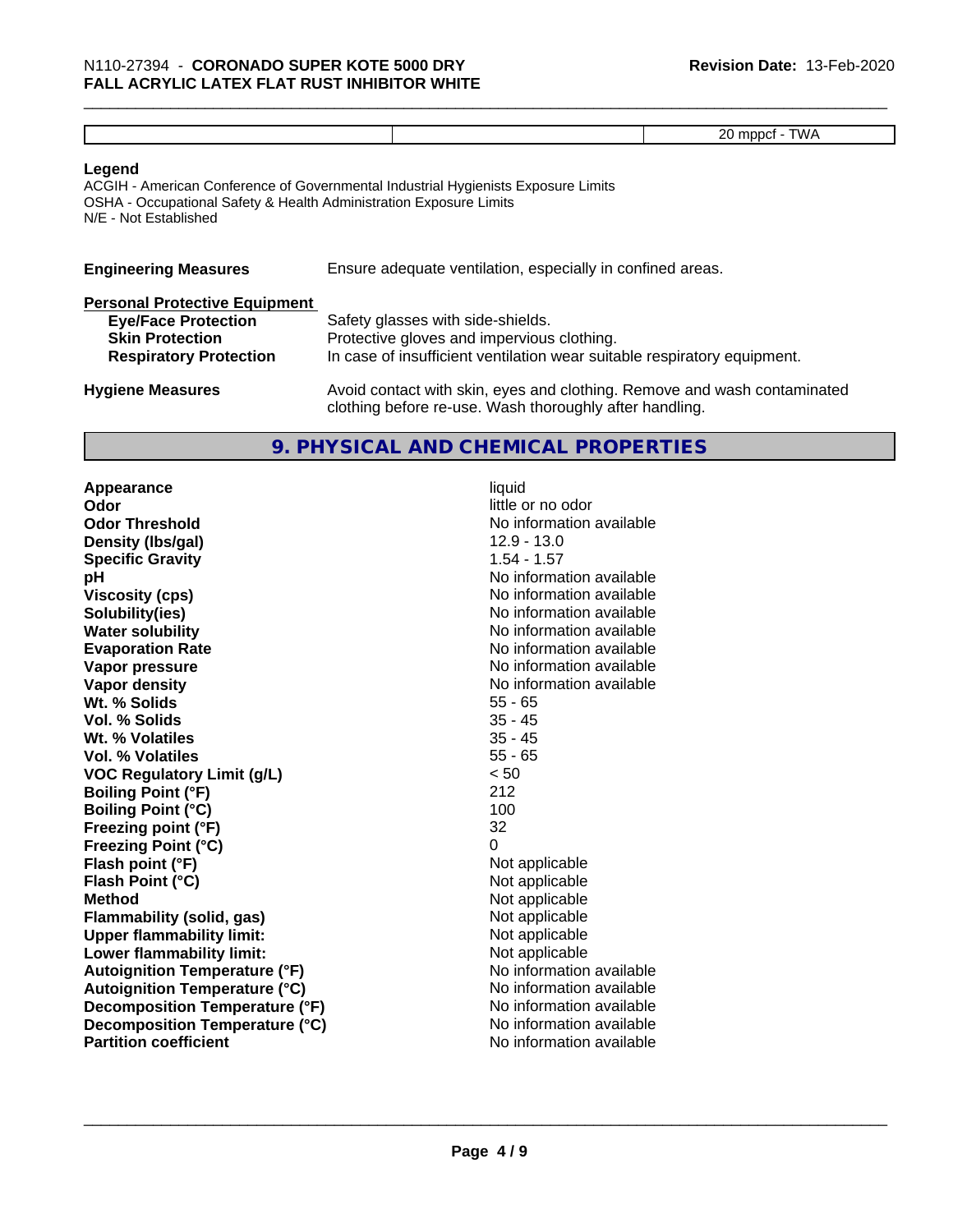### **10. STABILITY AND REACTIVITY**

| <b>Reactivity</b>                       | Not Applicable                           |
|-----------------------------------------|------------------------------------------|
| <b>Chemical Stability</b>               | Stable under normal conditions.          |
| <b>Conditions to avoid</b>              | Prevent from freezing.                   |
| <b>Incompatible Materials</b>           | No materials to be especially mentioned. |
| <b>Hazardous Decomposition Products</b> | None under normal use.                   |
| Possibility of hazardous reactions      | None under normal conditions of use.     |

### **11. TOXICOLOGICAL INFORMATION**

| Information on likely routes of exposure<br><b>Principal Routes of Exposure</b><br>Eye contact, skin contact and inhalation.<br><b>Acute Toxicity</b><br>No information available<br><b>Product Information</b><br>Symptoms related to the physical, chemical and toxicological characteristics<br>No information available<br><b>Symptoms</b><br>Delayed and immediate effects as well as chronic effects from short and long-term exposure<br>May cause slight irritation.<br>Eye contact<br><b>Skin contact</b><br>Substance may cause slight skin irritation. Prolonged or repeated contact may dry<br>skin and cause irritation.<br>May cause irritation of respiratory tract.<br><b>Inhalation</b><br>Ingestion may cause gastrointestinal irritation, nausea, vomiting and diarrhea.<br>Ingestion<br>No information available<br><b>Sensitization</b><br>No information available.<br><b>Neurological Effects</b><br><b>Mutagenic Effects</b><br>No information available. |
|-----------------------------------------------------------------------------------------------------------------------------------------------------------------------------------------------------------------------------------------------------------------------------------------------------------------------------------------------------------------------------------------------------------------------------------------------------------------------------------------------------------------------------------------------------------------------------------------------------------------------------------------------------------------------------------------------------------------------------------------------------------------------------------------------------------------------------------------------------------------------------------------------------------------------------------------------------------------------------------|
|                                                                                                                                                                                                                                                                                                                                                                                                                                                                                                                                                                                                                                                                                                                                                                                                                                                                                                                                                                                   |
|                                                                                                                                                                                                                                                                                                                                                                                                                                                                                                                                                                                                                                                                                                                                                                                                                                                                                                                                                                                   |
|                                                                                                                                                                                                                                                                                                                                                                                                                                                                                                                                                                                                                                                                                                                                                                                                                                                                                                                                                                                   |
|                                                                                                                                                                                                                                                                                                                                                                                                                                                                                                                                                                                                                                                                                                                                                                                                                                                                                                                                                                                   |
|                                                                                                                                                                                                                                                                                                                                                                                                                                                                                                                                                                                                                                                                                                                                                                                                                                                                                                                                                                                   |
|                                                                                                                                                                                                                                                                                                                                                                                                                                                                                                                                                                                                                                                                                                                                                                                                                                                                                                                                                                                   |
|                                                                                                                                                                                                                                                                                                                                                                                                                                                                                                                                                                                                                                                                                                                                                                                                                                                                                                                                                                                   |
|                                                                                                                                                                                                                                                                                                                                                                                                                                                                                                                                                                                                                                                                                                                                                                                                                                                                                                                                                                                   |
| <b>Reproductive Effects</b><br>No information available.<br><b>Developmental Effects</b><br>No information available.<br><b>Target organ effects</b><br>No information available.<br><b>STOT - single exposure</b><br>No information available.<br><b>STOT - repeated exposure</b><br>No information available.<br>Other adverse effects<br>No information available.<br>No information available<br><b>Aspiration Hazard</b>                                                                                                                                                                                                                                                                                                                                                                                                                                                                                                                                                     |
| <b>Numerical measures of toxicity</b>                                                                                                                                                                                                                                                                                                                                                                                                                                                                                                                                                                                                                                                                                                                                                                                                                                                                                                                                             |

**The following values are calculated based on chapter 3.1 of the GHS document**

**ATEmix (oral)** 83703 mg/kg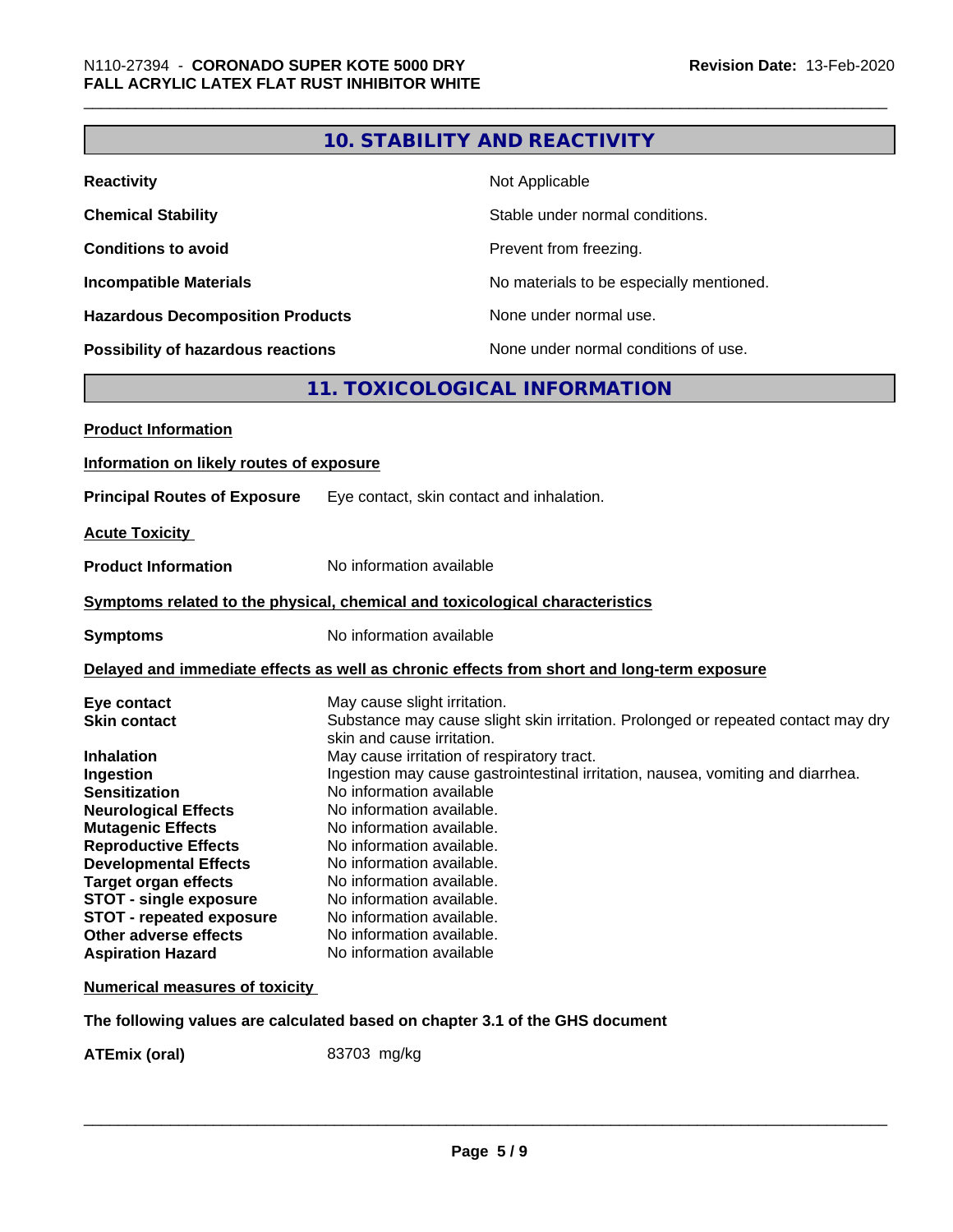#### **Component Information**

| Chemical name                  | Oral LD50            | Dermal LD50 | Inhalation LC50 |
|--------------------------------|----------------------|-------------|-----------------|
| Titanium dioxide<br>13463-67-7 | > 10000 mg/kg (Rat)  |             |                 |
| Zinc phosphate<br>7779-90-0    | $>$ 5000 mg/kg (Rat) |             |                 |

#### **Chronic Toxicity**

#### **Carcinogenicity**

*The information below indicateswhether each agency has listed any ingredient as a carcinogen:.*

| <b>Chemical name</b>             | <b>IARC</b>               | <b>NTP</b> | <b>OSHA</b> |
|----------------------------------|---------------------------|------------|-------------|
|                                  | Possible<br>2B<br>· Human |            | Listed      |
| .<br>. dioxide<br><b>itanium</b> | Carcinoɑen                |            |             |

• Although IARC has classified titanium dioxide as possibly carcinogenic to humans (2B), their summary concludes: "No significant exposure to titanium dioxide is thought to occur during the use of products in which titanium dioxide is bound to other materials, such as paint."

#### **Legend**

IARC - International Agency for Research on Cancer NTP - National Toxicity Program OSHA - Occupational Safety & Health Administration

**12. ECOLOGICAL INFORMATION**

#### **Ecotoxicity Effects**

The environmental impact of this product has not been fully investigated.

#### **Product Information**

#### **Acute Toxicity to Fish**

No information available

#### **Acute Toxicity to Aquatic Invertebrates**

No information available

#### **Acute Toxicity to Aquatic Plants**

No information available

#### **Persistence / Degradability**

No information available.

#### **Bioaccumulation**

No information available.

#### **Mobility in Environmental Media**

No information available.

#### **Ozone**

No information available

#### **Component Information**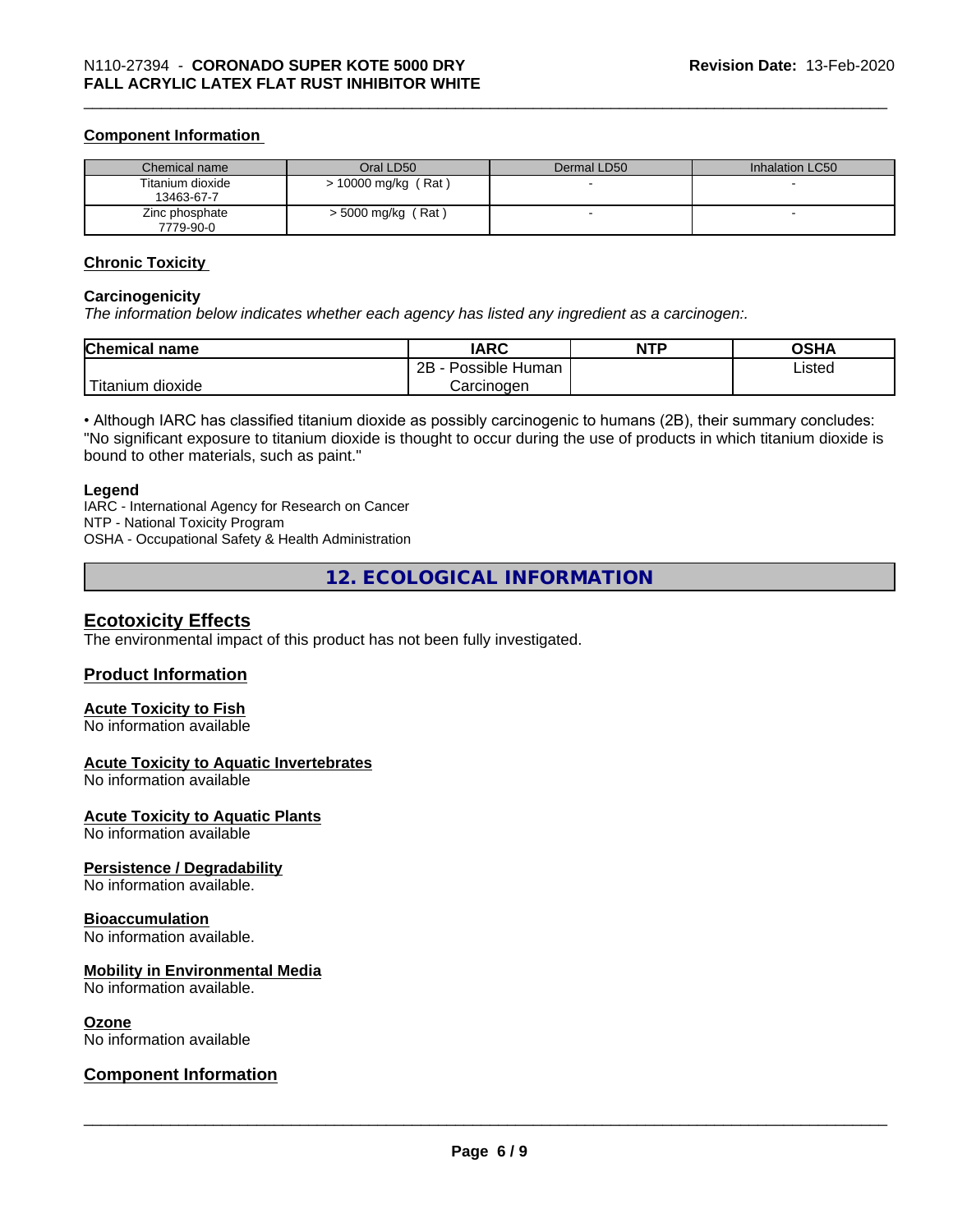#### **Acute Toxicity to Fish**

#### Titanium dioxide

 $LC50:$  > 1000 mg/L (Fathead Minnow - 96 hr.)

#### **Acute Toxicity to Aquatic Invertebrates**

No information available

#### **Acute Toxicity to Aquatic Plants**

No information available

|                              | 13. DISPOSAL CONSIDERATIONS                                                                                                                                                                                               |
|------------------------------|---------------------------------------------------------------------------------------------------------------------------------------------------------------------------------------------------------------------------|
| <b>Waste Disposal Method</b> | Dispose of in accordance with federal, state, and local regulations. Local<br>requirements may vary, consult your sanitation department or state-designated<br>environmental protection agency for more disposal options. |
|                              | 14. TRANSPORT INFORMATION                                                                                                                                                                                                 |
| <b>DOT</b>                   | Not regulated                                                                                                                                                                                                             |
| <b>ICAO/IATA</b>             | Not regulated                                                                                                                                                                                                             |
| <b>IMDG / IMO</b>            | Not regulated                                                                                                                                                                                                             |
|                              | <b>15. REGULATORY INFORMATION</b>                                                                                                                                                                                         |

#### **International Inventories**

| <b>TSCA: United States</b> | Yes - All components are listed or exempt. |
|----------------------------|--------------------------------------------|
| <b>DSL: Canada</b>         | Yes - All components are listed or exempt. |

#### **Federal Regulations**

| SARA 311/312 hazardous categorization |    |  |
|---------------------------------------|----|--|
| Acute health hazard                   | Nο |  |
| Chronic Health Hazard                 | No |  |
| Fire hazard                           | Nο |  |
| Sudden release of pressure hazard     | No |  |
| Reactive Hazard                       | No |  |

#### **SARA 313**

Section 313 of Title III of the Superfund Amendments and Reauthorization Act of 1986 (SARA). This product contains a chemical or chemicals which are subject to the reporting requirements of the Act and Title 40 of the Code of Federal Regulations, Part 372: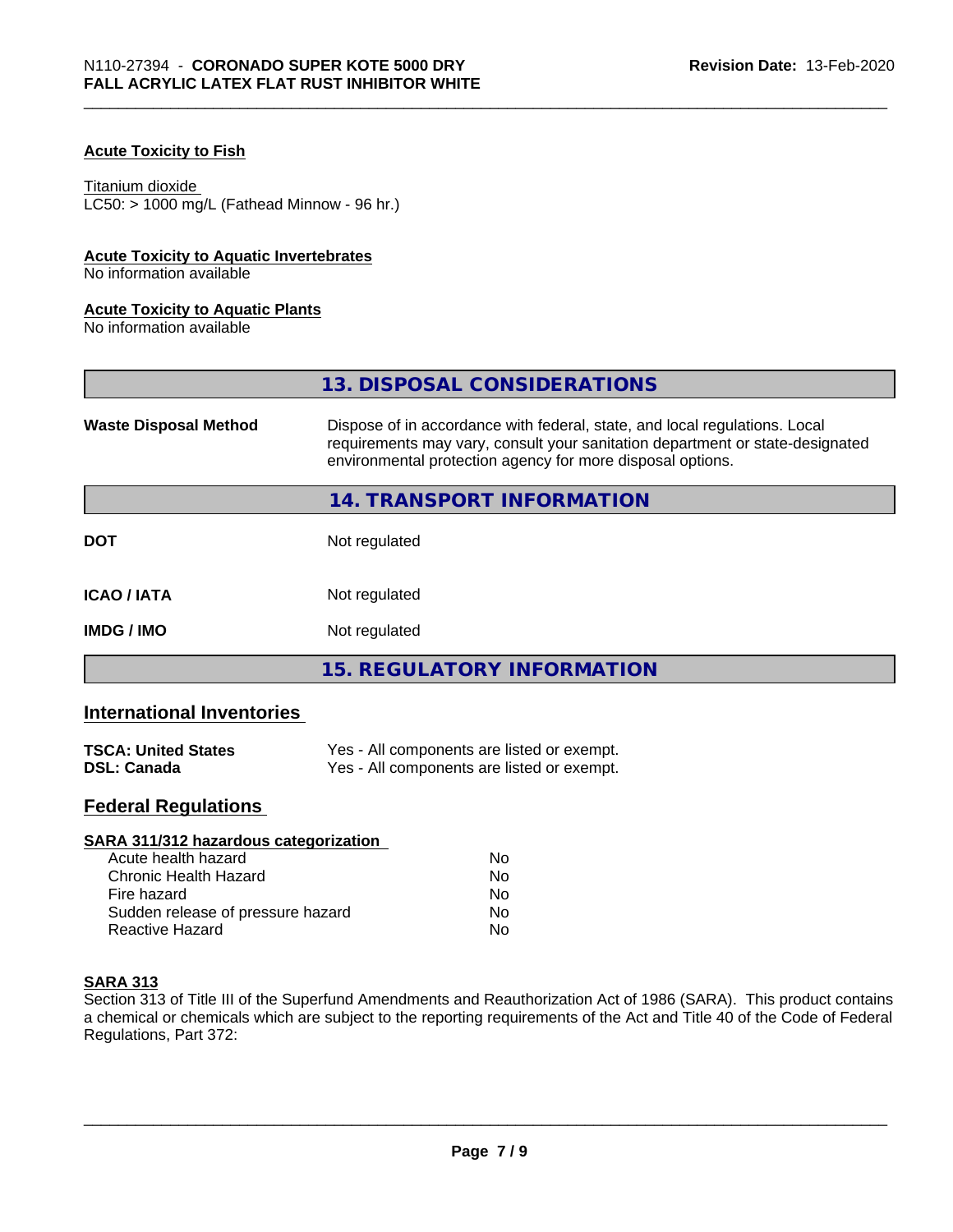| <b>Chemical name</b> | CAS No.   | Weight-% | <b>CERCLA/SARA 313</b><br>(de minimis concentration) |
|----------------------|-----------|----------|------------------------------------------------------|
| Zinc phosphate       | 7779-90-0 | $-5$     |                                                      |

#### **Clean Air Act,Section 112 Hazardous Air Pollutants (HAPs) (see 40 CFR 61)**

This product contains the following HAPs:

*None*

### **US State Regulations**

#### **California Proposition 65**

**1** WARNING: Cancer and Reproductive Harm– www.P65warnings.ca.gov

#### **State Right-to-Know**

| <b>Chemical name</b> | <b>Massachusetts</b> | <b>New Jersey</b> | Pennsylvania |
|----------------------|----------------------|-------------------|--------------|
| Limestone            |                      |                   |              |
| Titanium dioxide     |                      |                   |              |
| Diatomaceous earth   |                      |                   |              |
| Zinc phosphate       |                      |                   |              |

**Legend**

X - Listed

**16. OTHER INFORMATION**

| HMIS - | Health: 1 | <b>Flammability: 0</b> | <b>Reactivity: 0 PPE: -</b> |  |
|--------|-----------|------------------------|-----------------------------|--|
|        |           |                        |                             |  |

#### **HMIS Legend**

- 0 Minimal Hazard
- 1 Slight Hazard
- 2 Moderate Hazard
- 3 Serious Hazard
- 4 Severe Hazard
- Chronic Hazard

X - Consult your supervisor or S.O.P. for "Special" handling instructions.

*Note: The PPE rating has intentionally been left blank. Choose appropriate PPE that will protect employees from the hazards the material will present under the actual normal conditions of use.*

*Caution: HMISÒ ratings are based on a 0-4 rating scale, with 0 representing minimal hazards or risks, and 4 representing significant hazards or risks. Although HMISÒ ratings are not required on MSDSs under 29 CFR 1910.1200, the preparer, has chosen to provide them. HMISÒ ratings are to be used only in conjunction with a fully implemented HMISÒ program by workers who have received appropriate HMISÒ training. HMISÒ is a registered trade and service mark of the NPCA. HMISÒ materials may be purchased exclusively from J. J. Keller (800) 327-6868.*

 **WARNING!** If you scrape, sand, or remove old paint, you may release lead dust. LEAD IS TOXIC. EXPOSURE TO LEAD DUST CAN CAUSE SERIOUS ILLNESS, SUCH AS BRAIN DAMAGE, ESPECIALLY IN CHILDREN. PREGNANT WOMEN SHOULD ALSO AVOID EXPOSURE.Wear a NIOSH approved respirator to control lead exposure. Clean up carefully with a HEPA vacuum and a wet mop. Before you start, find out how to protect yourself